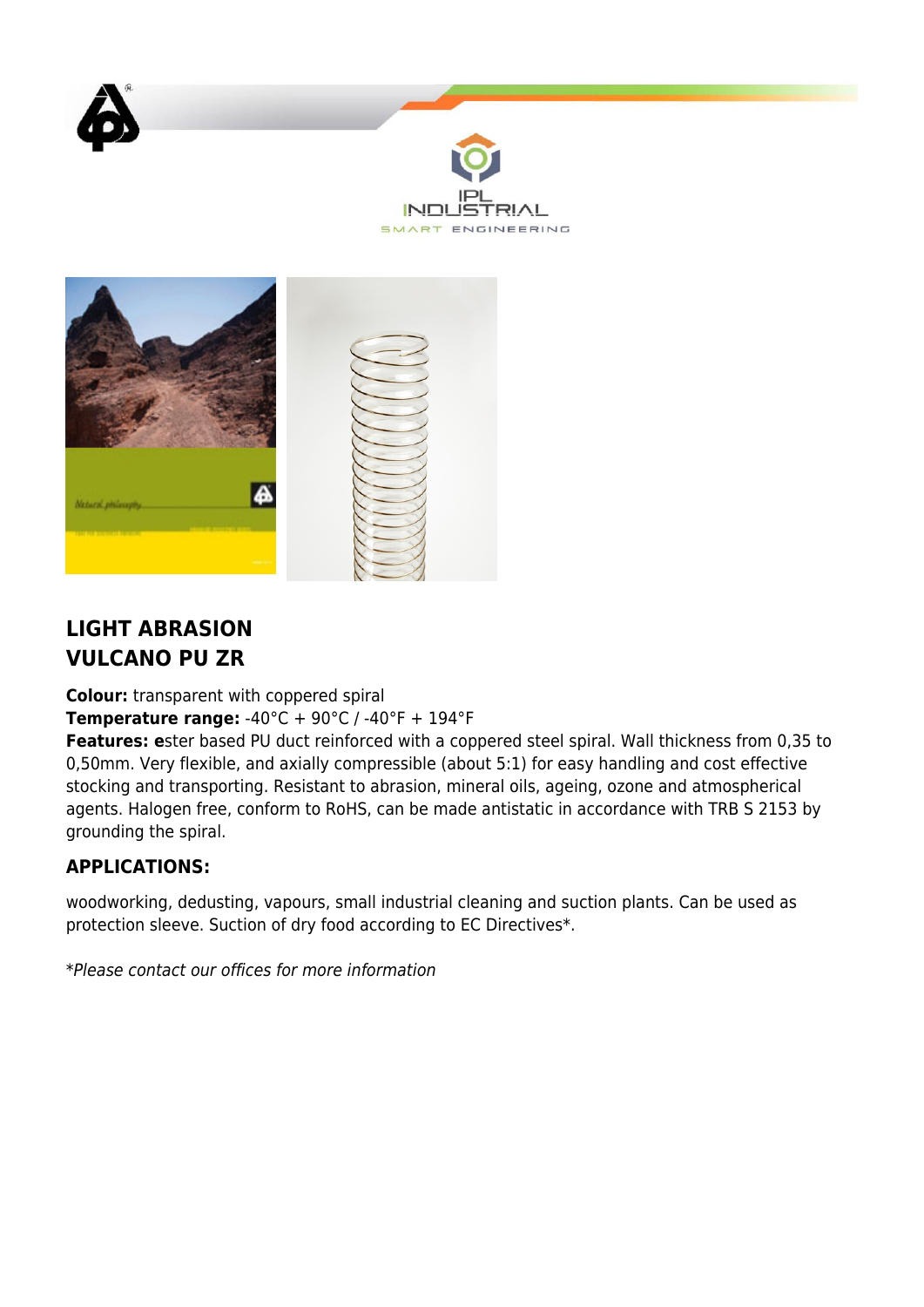## **TECHNICAL DATA:**

| Part number       | Inside Ø | Min. wall thickness | Weight | Vacuum           | <b>Bending radius</b> | Roll length              | Volume         |
|-------------------|----------|---------------------|--------|------------------|-----------------------|--------------------------|----------------|
|                   | mm       | $\,mm$              | g/m    | mH <sub>20</sub> | mm                    | m                        | m <sup>3</sup> |
| ZR 01 050.0 000.0 | 50       | 0,35                | 195    | 0,40             | 25                    | 20                       | 0,119          |
| ZR 01 060.0 000.0 | 60       | 0,35                | 240    | 0,40             | 30                    | 20                       | 0,139          |
| ZR 01 063.0 000.0 | 63       | 0,35                | 250    | 0,40             | 32                    | 20                       | 0,152          |
| ZR 01 070.0 000.0 | $70\,$   | 0,35                | 360    | 0,40             | 35                    | $20$                     | 0,184          |
| ZR 01 076.0 000.0 | 76       | 0,35                | 390    | 0,40             | 38                    | 20                       | 0,235          |
| ZR 01 080.0 000.0 | 80       | 0,35                | 410    | 0,40             | 40                    | $20$                     | 0,256          |
| ZR 01 090.0 000.0 | 90       | 0,35                | 450    | 0,40             | 45                    | 20                       | 0,297          |
| ZR 01 100.0 000.0 | 100      | 0,40                | 510    | 0,30             | 50                    | 15                       | 0,286          |
| ZR 01 102.0 000.0 | 102      | 0,40                | 520    | 0, 30            | 51                    | 15                       | 0,291          |
| ZR 01 110.0 000.0 | 110      | 0,40                | 560    | 0,30             | 55                    | 15                       | 0,323          |
| ZR 01 120.0 000.0 | 120      | 0,40                | 610    | 0,25             | 60                    | 15                       | 0,374          |
| ZR 01 127.0 000.0 | 127      | 0,40                | 640    | 0,25             | 64                    | 15                       | 0,408          |
| ZR 01 130.0 000.0 | 130      | 0,40                | 660    | 0,20             | 65                    | 15                       | 0,437          |
| ZR 01 140.0 000.0 | 140      | 0,40                | 710    | 0,20             | 70                    | 15                       | 0,514          |
| ZR 01 150.0 000.0 | 150      | 0,40                | 760    | 0,20             | 75                    | 15                       | 0,548          |
| ZR 01 152.0 000.0 | 152      | 0,40                | 770    | 0,20             | 76                    | 15                       | 0,554          |
| ZR 01 160.0 000.0 | 160      | 0,45                | 880    | 0,15             | 80                    | 15                       | 0,606          |
| ZR 01 180.0 000.0 | 180      | 0,45                | 990    | 0,15             | 90                    | 15                       | 0,760          |
| ZR 01 200.0 000.0 | 200      | 0,45                | 1100   | 0,10             | 100                   | 15                       | 0,963          |
| ZR 01 220.0 000.0 | 220      | 0,45                | 1200   | 0,10             | 110                   | 10                       | 1,035          |
| ZR 01 250.0 000.0 | 250      | 0,50                | 1300   | 0,10             | 125                   |                          |                |
| ZR 01 279.0 000.0 | 279      | 0,50                | 1450   | 0,08             | 140                   |                          |                |
| ZR 01 300.0 000.0 | 300      | 0,50                | 1550   | 0,08             | 150                   |                          |                |
| ZR 01 350.0 000.0 | 350      | 0,50                | 1820   | 0,07             | 175                   |                          |                |
| ZR 01 400.0 000.0 | 400      | 0,50                | 2070   | 0,06             | 200                   | $\overline{\phantom{a}}$ |                |